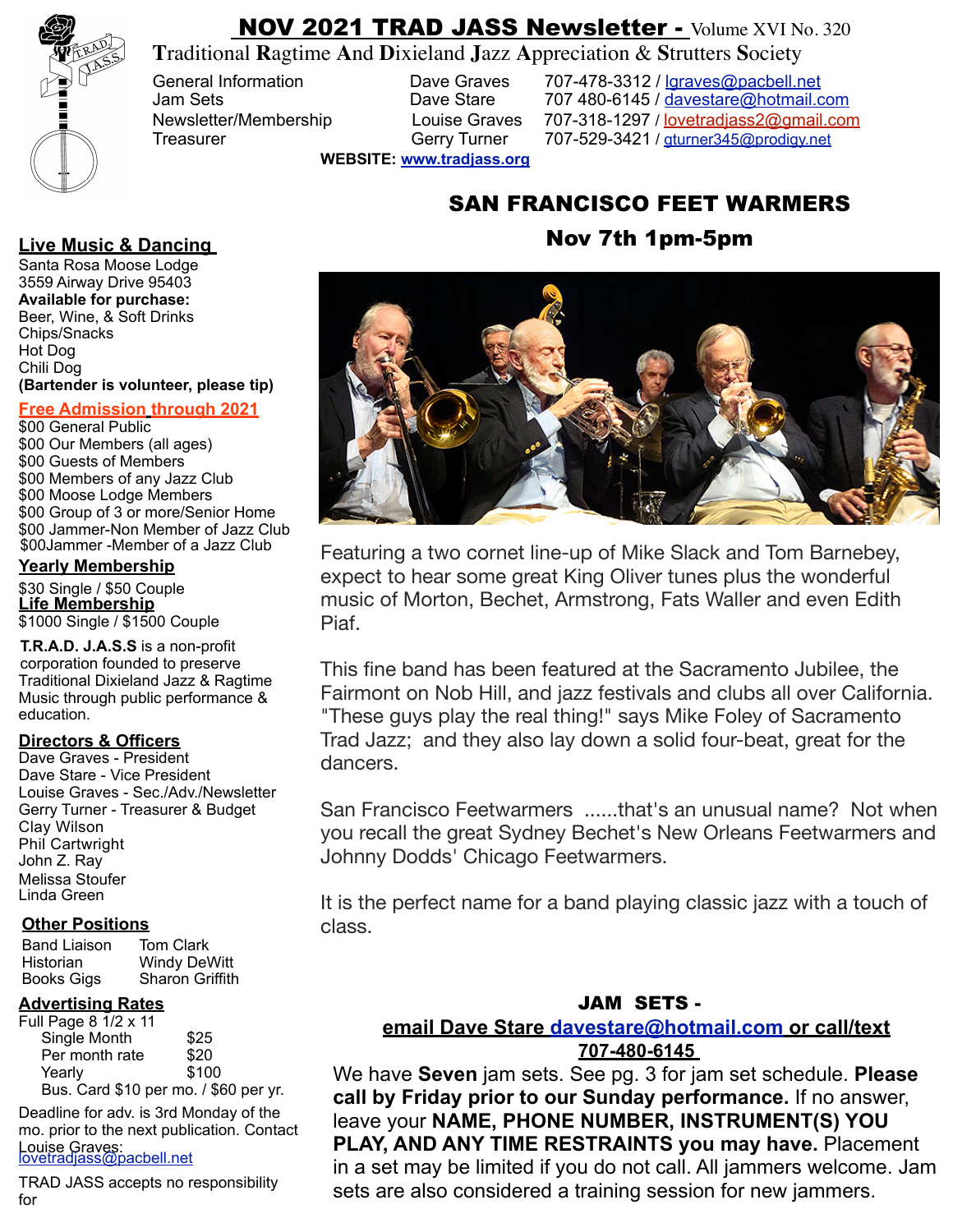### **PLEASE REVIEW THE FOLLOWING INFO**

\* F**ree admission** for the balance of 2021

Requirements:

- \*You must show proof of COVID 19 vaccination to be admitted to the event.
- \*Please stay home if you have experienced any COVID symptoms in the previous 3 days
- \*Masks covering mouth and nose are required under the following conditions:
	- \*When not seated at the table you have chosen to occupy.
	- \*When ordering or picking up food and/or drink.
	- \*When walking to another location in the building.
	- \*When on the dance floor (dancing or standing)

Should you not comply if asked to put on or pull up your mask, or refuse to follow the rules, you will be asked to leave.

### **Enjoy the following from the Moose Lodge 'Mini Bar'**

- \*A reminder**:** You are **not allowed to bring your own alcohal drinks.**
- \*Since non members cannot go into the bar, we will now have access to a '**mini bar**' that will be in the main room, (north side). You will be able to order/pick up/pay for your food and drinks without leaving the main room. Note: The actual bar area is still open to anyone who is a current Moose member.
- \* The foods currently offered:
	- \* Hot dog with bun
	- \* Chili dog with bun
	- \*Snacks
	- \* Chips
	- \* Beer, Wine, Soft Drinks
- \* The covered patio will be open for additional jammers.

### **BANDS IN 2021**

### **DEC 5TH - GOLD COAST JB**

### **2022 Bands ! ! TBA**

Each year our club offers one or more scholarships to the Sacramento Traditional Jazz Society's TEAGARDEN JAZZ CAMP, which is held each summer in Pollock Pines, CA. This scholarship provides the student(s) with full room and board, activities, and the educational participation provided by some of the finest traditional jazz musicians in the country. Additionally, the applicant receives two free guest passes to a TRAD JASS meeting where the applicant will be performing.

This Scholarship is in agreement with an important part of our by-laws:

\* Preserve, promote and perpetuate all forms of Ragtime and Traditional Dixieland Jazz. For the purpose of TRAD JASS, Traditional Dixieland Jazz is defined to be all styles of jazz which originated prior to what is generally known as the swing era of the 1930's and 1940's.

- \* Encourage appreciation of and education in Ragtime and Traditional Dixieland Jazz.
- \*Educate, encourage and assist musicians of all ages in the art form of Ragtime and Traditional Dixieland Jazz.

As a member of our club, you are helping to preserve Traditional Jazz. We Thank you for being a part of our wonderful and fun group.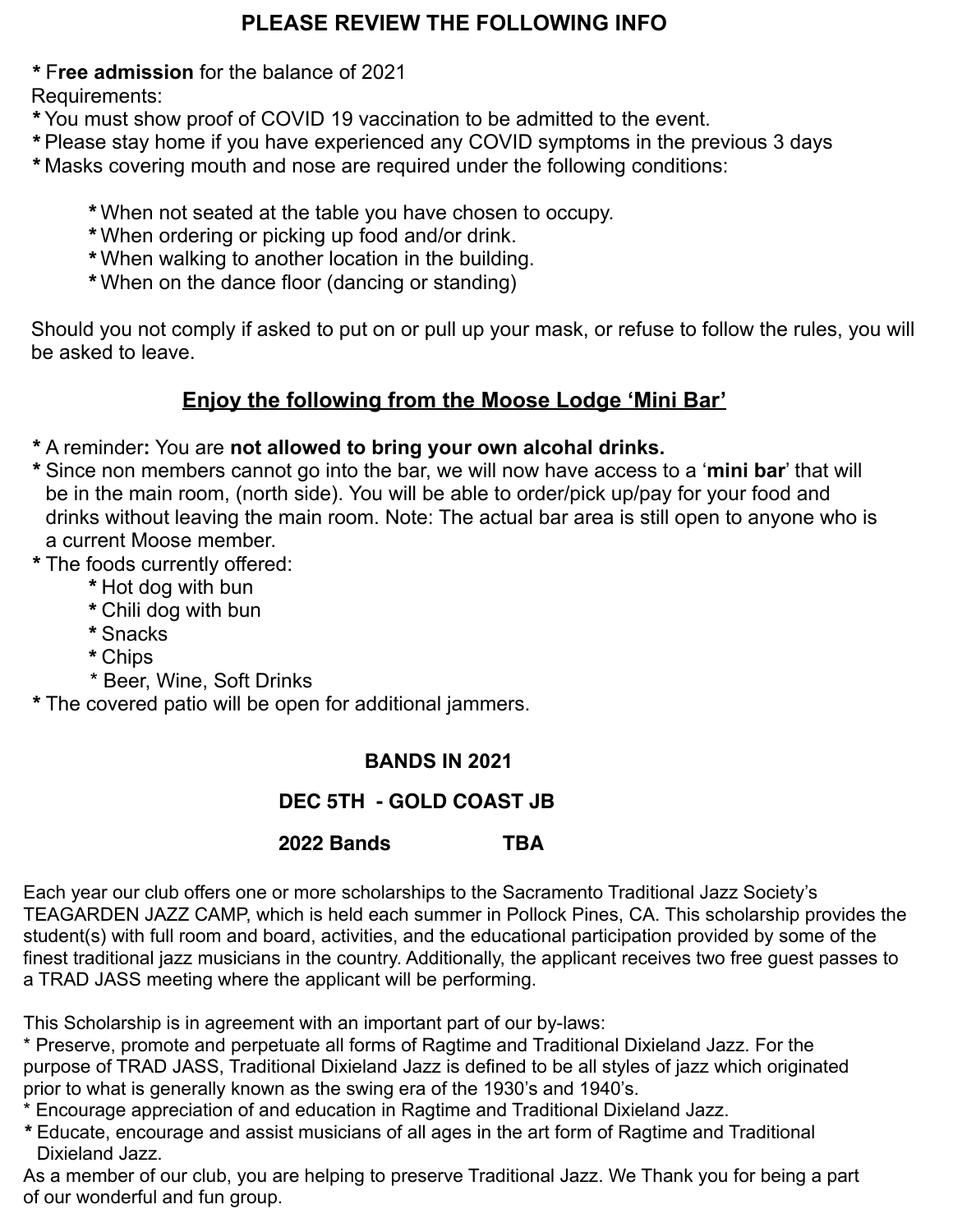### **JAM SET SCHEDULE MAIN ROOM**

| $1:00 - 1:25$ | Jam Set              |
|---------------|----------------------|
| 1:30 - 2:20   | <b>Featured Band</b> |
| $2:20 - 2:45$ | Jam Set              |
| $2:50 - 3:40$ | <b>Featured Band</b> |
|               |                      |
| 3:40 - 4:05   | Jam Set              |
| 4:10 - 5:00   | <b>Featured Band</b> |

Covered Patio

Jam Set 1:40 - 2:10 Jam Set 2:20 - 2:50 Jam Set 3:00 - 3:30 Jam Set 3:40 - 4:10

### *Who Were Those Musicians in OCT?*

**Trumpet/Cornet:** Mark Lightner **Trombone:** Ron Dubin, John Z. Ray **Reeds:** Casey Jones, Glen Herschberger **Drums:** Jim Cunningham **Piano: Banjo/Guitar:** Phil Cartwright, Linda Green, Clay Wilson **Tuba/Bass:** Gerry Turner, Linda Green **Vocal:** John A. Ray

#### **SPECIAL EVENTS**

**Nov 19-21, 2021 (Online Event) 35th Annual West Coast Ragtime Festival** For more Information visit [www.westcoastragtime.com](http://www.westcoastragtime.com)

**Nov 24-28, 2021 (Online Event) 39th Annual San Diego Jazz Festival** San Diego, CA 92168, 619-297-5277 [www.sdjazzfest.org](http://www.sdjazzfest.org)

**Feb 25-27, 2022 30th San Diego Jazz Party** Del Mar, CA 92029, 619-787-8792 [www.sandiegojazzparty.com](http://www.sandiegojazzparty.com) 

### **Continuing opportunities to keep Traditional Jazz Alive:**

- Consider making a tax deductible contribution to Santa Rosa TRAD JASS. We are a 501(c)(3) tax exempt organization. Please use the lower half of this notice to make a contribution.
- Consider partially or wholly sponsoring your favorite approved band.
- Consider Bequest via will or trust.
- Consider an Endowment

TRAD JASS is incorporated in the State of California as a Domestic Non-profit Corporation, number C1530764.

The Internal Revenue Service has determined that the *Traditional Ragtime and Dixieland Jazz Appreciation & Strutters*<br>Society (TRAD JASS) is a public charity under Section 509(a)(1) and Section 170(b)(1)(A)(vi) of the Int Code, and is exempt from Federal Income Tax under Section  $501(c)(3)$  of the Code.

Donors may deduct contributions to TRAD JASS as provided under Section 170 of the Code. Bequests, legacies, devises, transfers of gifts to TRAD JASS for its use are deductible for federal estate and gift tax purposes if they meet the applicable provisions of Sections 2055. 2106, 2422 of the Code. Check with your tax preparer, as individual circumstances may vary. *No goods or services were exchanged* 

Our Employer Identification Number is 94-3030032. ........................................................................................

Yes, I want to help TRAD JASS stay alive and keep live, danceable, and the truly indigenous American music in Sonoma County

Name $\Box$ 

Address\_\_\_\_\_\_\_\_\_\_\_\_\_\_\_\_\_\_\_\_\_\_\_\_\_\_\_\_\_\_\_\_\_\_\_\_\_\_\_\_\_\_\_\_\_\_\_\_\_\_\_\_\_\_\_\_\_\_\_\_\_\_\_\_\_\_\_\_\_\_\_\_\_

Amount \$\_\_\_\_\_\_\_\_\_\_\_\_\_\_\_\_\_\_\_\_\_\_\_\_\_\_\_\_

You wish your gift to be used for:

• Club Expenses or

• Sponsor your favorite approved band (Name of Band needed)

Mail to: TRAD JASS

P.O. Box 2861 Santa Rosa CA 94905